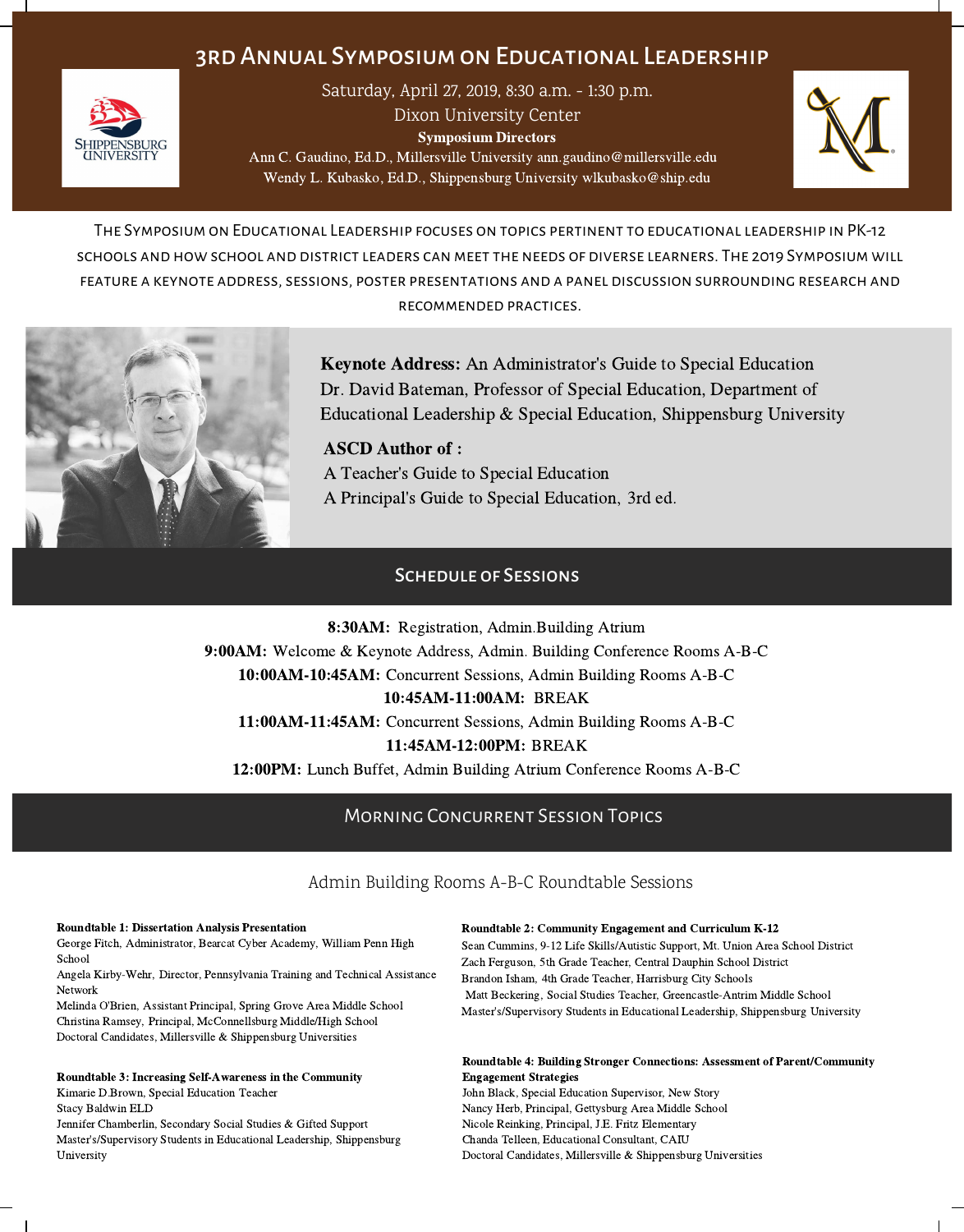### Admin Board Room Sessions

How Student Achievement is Influenced by 1:1 Technology Joel Hain, Principal, Boiling Springs High School Doctoral Candidate, Millersville & Shippensburg Universities Teachers' Perceptions of Implementing 1:1 Technology in Instruction Joe Intrieri, Asst. Principal, Spring Grove Area High School Doctoral Candidate, Millersville & Shippensburg Universities

#### Admin Room D-E Sessions

8th Grade Student Experiences in a 1:1 Environment Christian D'Annibale, Assistant Principal, Bermudian Springs Middle School Doctoral Student, Millersville & Shippensburg Universities 3D Printing Technology Use as a Means of Authentic Learning Alex C. Smith, School Psychologist, South Middleton School District Doctoral Student, Millersville & Shippensburg Universities Teacher Use of Makerspaces and the Barriers to Their Implementation Thomas E. VanArsdale Jr., Principal, Scotland Elementary, Chambersburg Area School District Doctoral Student, Millersville & Shippensburg Universities

### South Hall Room 205 Sessions

A Study of School Leaders Who Reduce Racialized Poverty Danielle Brown, Principal, McKinley K-8, School District of the City of York Doctoral Candidate, Millersville & Shippensburg Universities Teacher's Perceptions of Students Who Are Living in Poverty Chris Sattele, Asst. Principal, Asst. Athletic Director, Middletown Area School District Doctoral Candidate, Millersville & Shippensburg Universities

# Afternoon Concurrent Sessions

Admin Building Rooms A-B-C Poster and Roundtable Sessions

Poster Session 1: Teacher Perceptions of Students with Incarcerated Parents Joshua Bressler, Physics Teacher, Penn Manor High School Howard Hanson, Principal Resident, Hamilton Elementary, School District of Lancaster Mary Humphries, School Counselor, Quarryville Elementary School Beth Krebs, Academic Advisor Cyber Program and Special Education, School District of Lancaster Jill Ranck, First Grade Teacher, Wharton Elementary, School District of Lancaster Jenna Townsend, 7th grade ELA, Dupont Middle School Master's/Supervisory Students in Educational Leadership, Millersville University

#### Roundtable 2: Bridging the Gap: Two Models of Inclusive Practices in Special Education

Alicia Bruno,Special Education Teacher, Central Dauphin School District Sarah Iachini, Special Education Teacher, Central Dauphin School District Katelynn Barwin, Special Education Teacher, Central Dauphin School District

### Roundtable 3: Community Projects for Engaging High School Students

Kenneth Gehosky, Co-teacher Emerson School at Cedar Cliff High School, West Shore School District Melissa Bolen, Co-teacher Emerson School at Cedar Cliff High School, West Shore School District Jennifer Post, Social Studies Teacher, West Shore School District Master's/Supervisory Students in Educational Leadership, Shippensburg University